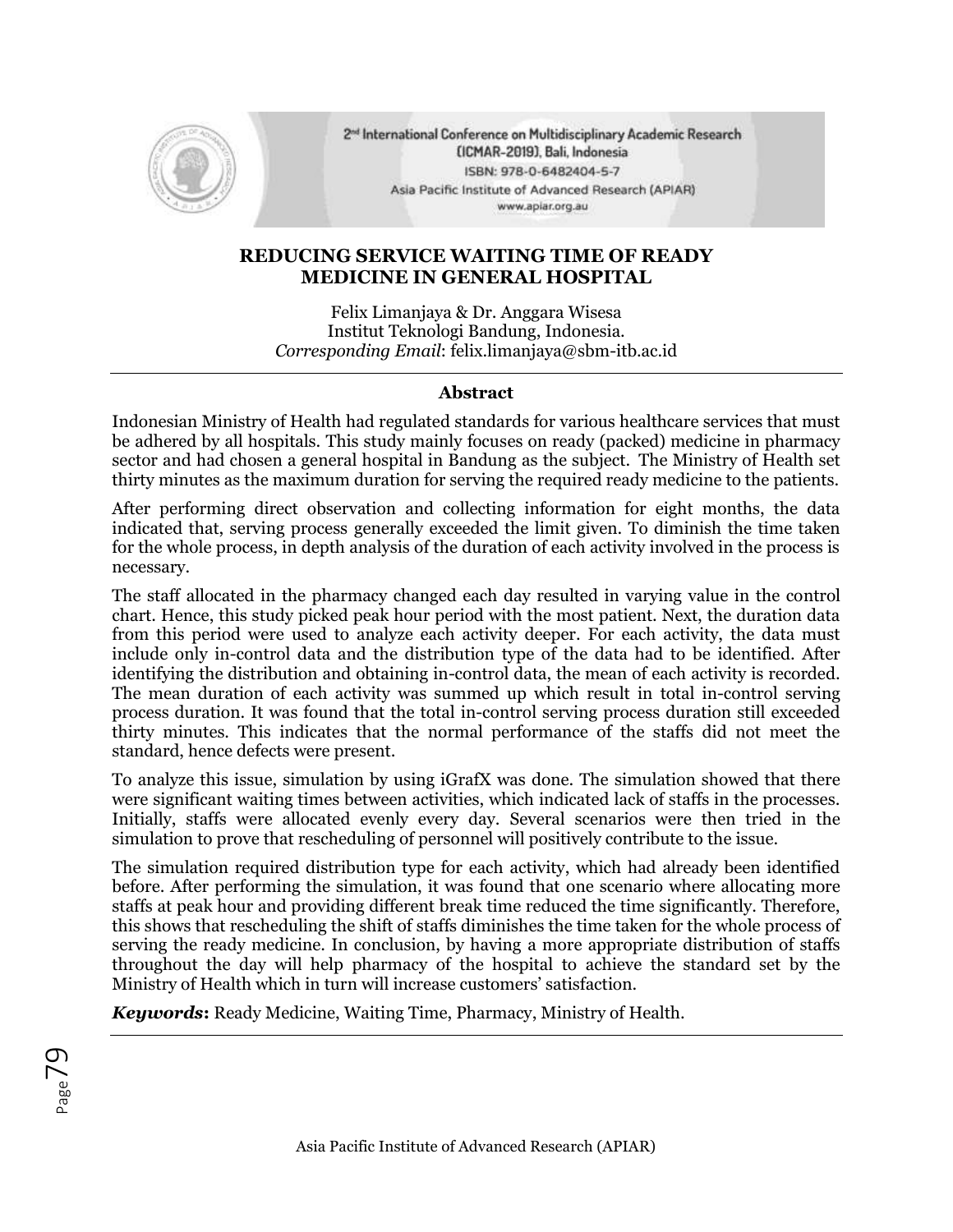#### **1. Introduction**

Indonesian Ministry of Health has set up certain benchmarks for healthcare services. Many subsectors are heavily regulated and one of the sub-sectors which needs to fulfill the standard is pharmacy service which includes patient's waiting time. The most common waiting time in pharmacy sector is waiting time for ready (packed) medicine. The Indonesian Ministry of Health (2018) has set a standard of less than or equal to thirty minutes of waiting time. Based on collected data and analysis, it is unfortunate that average service time exceeds the limit. According to Zhenzhenet al. (2017) longer waiting time often results in less satisfied patients. Moreover, less contentment will adversely impact patients' convenience, henceforth will diminish the willingness of that particular patient (Radito, 2008) to utilize the service of the hospital in the future (Pratiwi, 2017). This will eventually cause potential financial loss of the hospital. Since lengthy waiting time causes adverse impact towards financial conditions of the hospital, this study aims to diminish the time taken to serve the patients.

#### **2. Methodology and Analysis**

The initial step taken to reduce excessive waiting time was inspecting the whole process by using Business Management Model Notations (Stephen, 2014). The primary data collected by having interview with management and staffs offer the mapping of the process. The mapping process of serving ready medicine is displayed in the form of flowcharts and shown below in Figure 1.



Fig. 1

The next step was to identify each activities' (box) duration. This was essential as the durations will be required in simulation analysis. The secondary data regarding service waiting time of each patients were collected from the hospital's information system. The data provides timings for every patient for five days in each month.

Nevertheless, the staff allocated in the pharmacy changed each day hence resulted in nonstandardized process. Therefore, this study chose peak hour period with the most patient to be analyzed deeper. Next, the data from this period were used to obtain each activities' duration. For each activity, the data which are going to be simulated must include only in-control data and the distribution type of the data had to be identified. Minitab is employed to attain both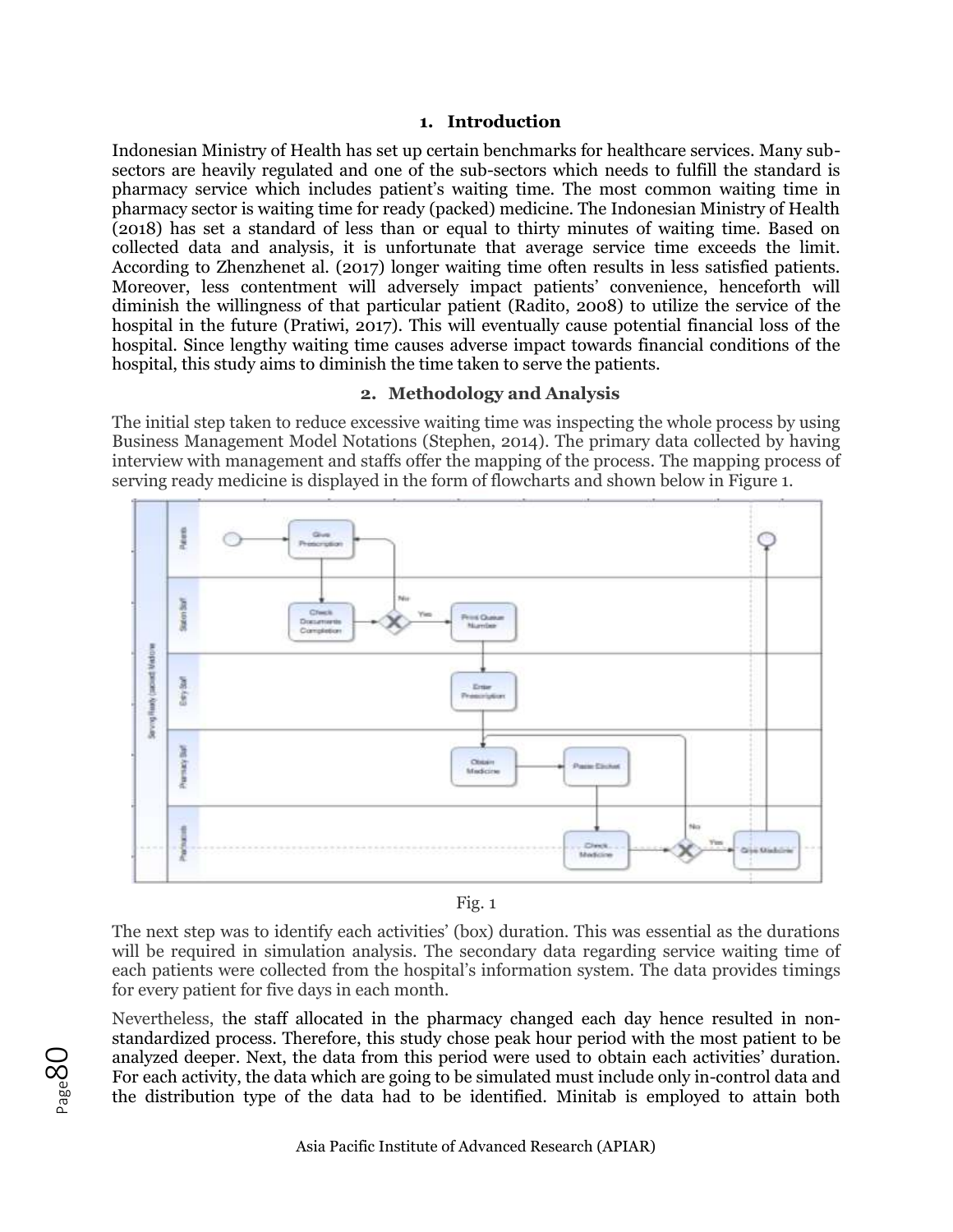distribution type and in control data.To acquire only in-control data, Control Chart (Shah, 2014) is used. Figure 2 shows "Packing" as one example of out of control and in-control activities.



The mean of each activity was then recorded. The mean duration of each activity was summed up which result in total in-control serving process duration. It was found that the total incontrol serving process duration still exceeded thirty minutes. This indicates that standard performance of the staffs did not meet the standard, hence defects were present. Thus, to tackle this problem the root cause must be identified.

To discover the root cause, simulation analysis (Rende & Heizer, 2010) by using iGrafX was performed. Validation and verification were effectuated prior to conducting the simulation analysis. This is to ensure that the simulation resembles real situation to a large extent. The simulation showed that there were significant waiting times between activities, which indicated lack of staffs in certain processes. Henceforth, several scenarios were then tried in the simulation.

# **3. Proposed Solutions**

In Table 1 below, current allocations and schedules will be termed as Baseline which serves as the comparison for the proposed scenarios. Furthermore, all the durations displayed in the existing and suggested scenarios will be based on in-control data solely. The results in the table below indicates that despite the fact the performances were standardized, the existing distributions of staff and schedule did go over the time limit in both average and peak conditions of patients' arrival. The average serving time of each scenario could be seen on Average Cycle.

| Shift                       | Notes        |                                        |                                  | Staff                               | Avg.                    |                        |                                       |                               | Staff(s)                         |                                 |
|-----------------------------|--------------|----------------------------------------|----------------------------------|-------------------------------------|-------------------------|------------------------|---------------------------------------|-------------------------------|----------------------------------|---------------------------------|
|                             |              | $#$ of<br>Statio<br>n<br><b>Staffs</b> | $#$ of<br>Entry<br><b>Staffs</b> | $#$ of<br>Pharmacy<br><b>Staffs</b> | # of<br>Pharm<br>acists | Cycle<br>Time<br>(min) | Avg.<br>Wait<br>(min<br>$\mathcal{I}$ | Staff with<br>Largest<br>Wait | Avg.<br>Utiliz<br>a-tion<br>(96) | With<br>Largest<br>Utilization  |
| Peak<br>$0800 -$<br>0900    | Baselin<br>e | $\mathbf{1}$                           | $\mathbf{i}$                     | $\overline{2}$                      | $\overline{3}$          | 36.85                  | 13.5                                  | Pharmac<br>V                  | 63.75                            | Station                         |
| Peak<br>$0000 -$<br>1700    | Baselin<br>e | $\overline{2}$                         | 3                                | $\overline{4}$                      | 6                       | 33.83                  | 11.56                                 | Pharmac                       | 62.97                            | Station &<br>Pharmacy           |
| Average<br>$0800 -$<br>0900 | Baselin<br>e | $\mathbf{1}^\circ$                     | $\mathbf{1}$                     | $^{2}$                              | $\overline{3}$          | 31.57                  | 8.29                                  | Pharmac                       | 51.57                            | Pharmacy                        |
| Average<br>0900-<br>1700    | Baselin<br>e | 2                                      | 3                                | $\overline{4}$                      | $\mathbf{6}$            | 31.53                  | 8.33                                  | Pharmac<br>y                  | 52.43                            | Pharmacy&<br><b>Pharmacists</b> |



## Table 1

Asia Pacific Institute of Advanced Research (APIAR)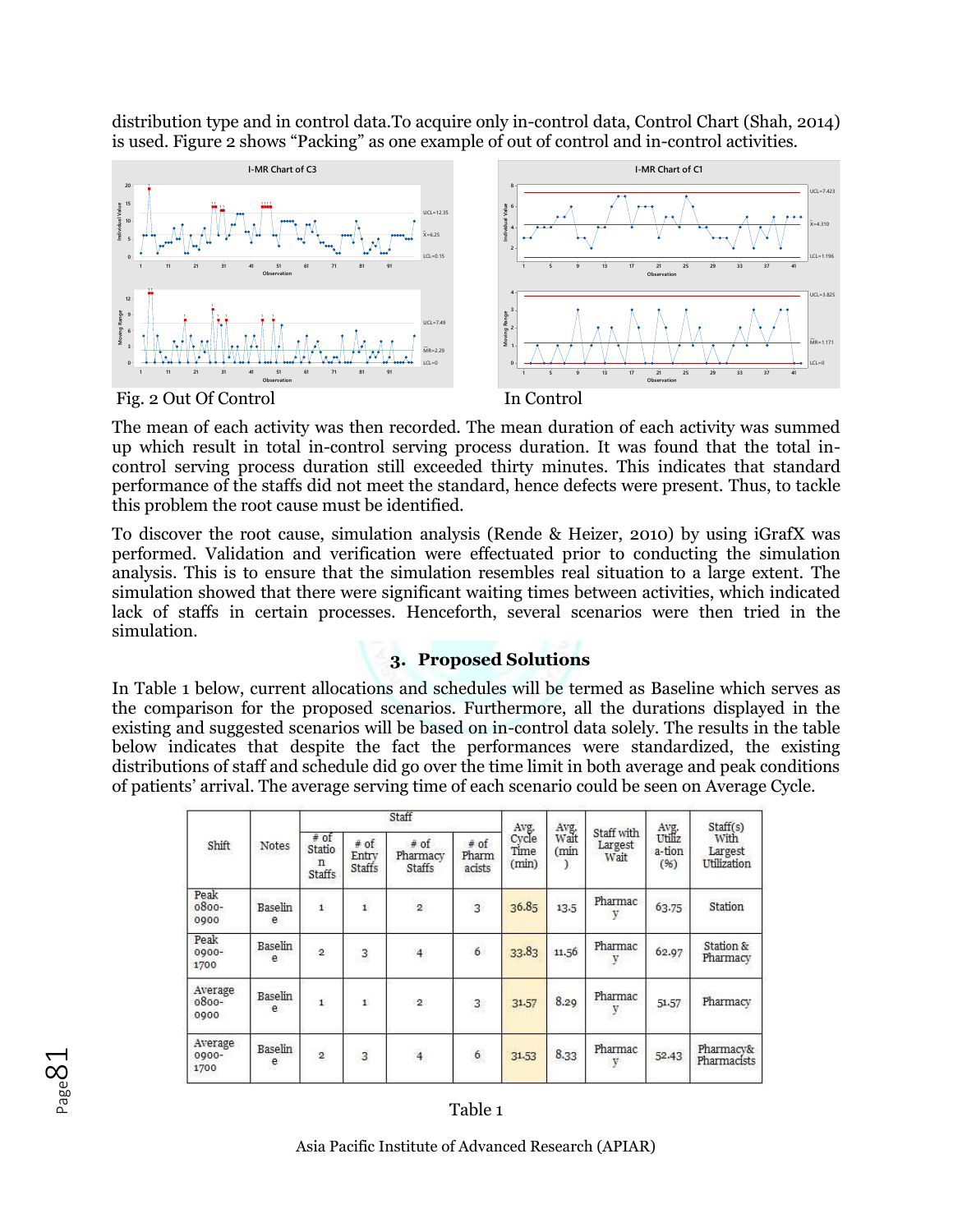Therefore, this study proffers efficacious and beneficial scenarios for each targeted condition. The targeted conditions include average and maximum number of patients' arrival. Due to the exceeding waiting time, alterations which involve rescheduling and/or allocating and/or adding staffs are required.

To decide which strategy to be used, the initial step is to pinpoint which group of staff possesses the highest average waiting time. This shows that the process was hindered in that certain activity. Next is to identify the group(s) of staffs owning high average utilization. The number informs that the staff(s) is overwhelmed with the workload. Thus, staff(s) with relatively lower utilization should be diverted to the most occupied group of employees. Henceforth, decisions taken will be based on these two parameters.

For instance, the scenario of average number of arrivals in 0800-0900 went beyond the limit slightly. Therefore, adjustment is needed. In Table 1, Pharmacy Staff is placed in both highest waiting time and utilization. This indicates that Pharmacy Staff requires more personnel. One option could be diversion of Pharmacists towards Pharmacy Staff. However, the Pharmacists has high utilization as well which cannot be allocated into different sector. Station and Entry staffs merely given one staff each who are unable to be diverted as well. Ultimately, rescheduling staff from next shift will be the best choice. Table 2 shows the result of the proposed solution which successfully diminishes the time taken.

| Shift                       | Notes          |                            |                          | Staff                       |                          | Avg.<br>Cycle<br>Time<br>(min) | Avg.<br>Walt<br>(min) | Staff with<br>Largest<br>Wait | Avg.<br>Utilisati<br>on $(96)$ | Staff(s)<br>With<br>Largest<br>Utilisation |
|-----------------------------|----------------|----------------------------|--------------------------|-----------------------------|--------------------------|--------------------------------|-----------------------|-------------------------------|--------------------------------|--------------------------------------------|
|                             |                | $#$ of<br>Station<br>Staff | $#$ of<br>Entry<br>Staff | $#$ of<br>Pharmacy<br>Staff | # of<br>Pharm<br>-acists |                                |                       |                               |                                |                                            |
| Aver<br>age<br>0800<br>0900 | Baselin<br>е   |                            | $\mathbf{1}$             | $\mathbf{2}$                | 3<br>ne                  | 31.57                          | 8.29                  | Pharmacy                      | 51.57                          | Pharmacy                                   |
|                             | Resche<br>dule |                            | а                        | 3                           | 3                        | 28.77                          | 4.26                  | Pharmacy                      | 61.57                          | Pharmacy                                   |

## Table 2

## **4. Results**

The steps taken above are applied to obtain the most beneficial and appropriate scenario for each condition. The results will be shown in Table 3 below.

- 1. Peak number of patients' arrival
	- a. 0800-0900 : Rescheduling staffs from the next shift and different allocation.
	- b. 0900-1700 : Allocate differently and add staffs.
- 2. Average number of patients' arrival
	- a. 0800-0900 : Rescheduling one staff to start earlier.
	- b. 0900-1700 : Different allocation only.

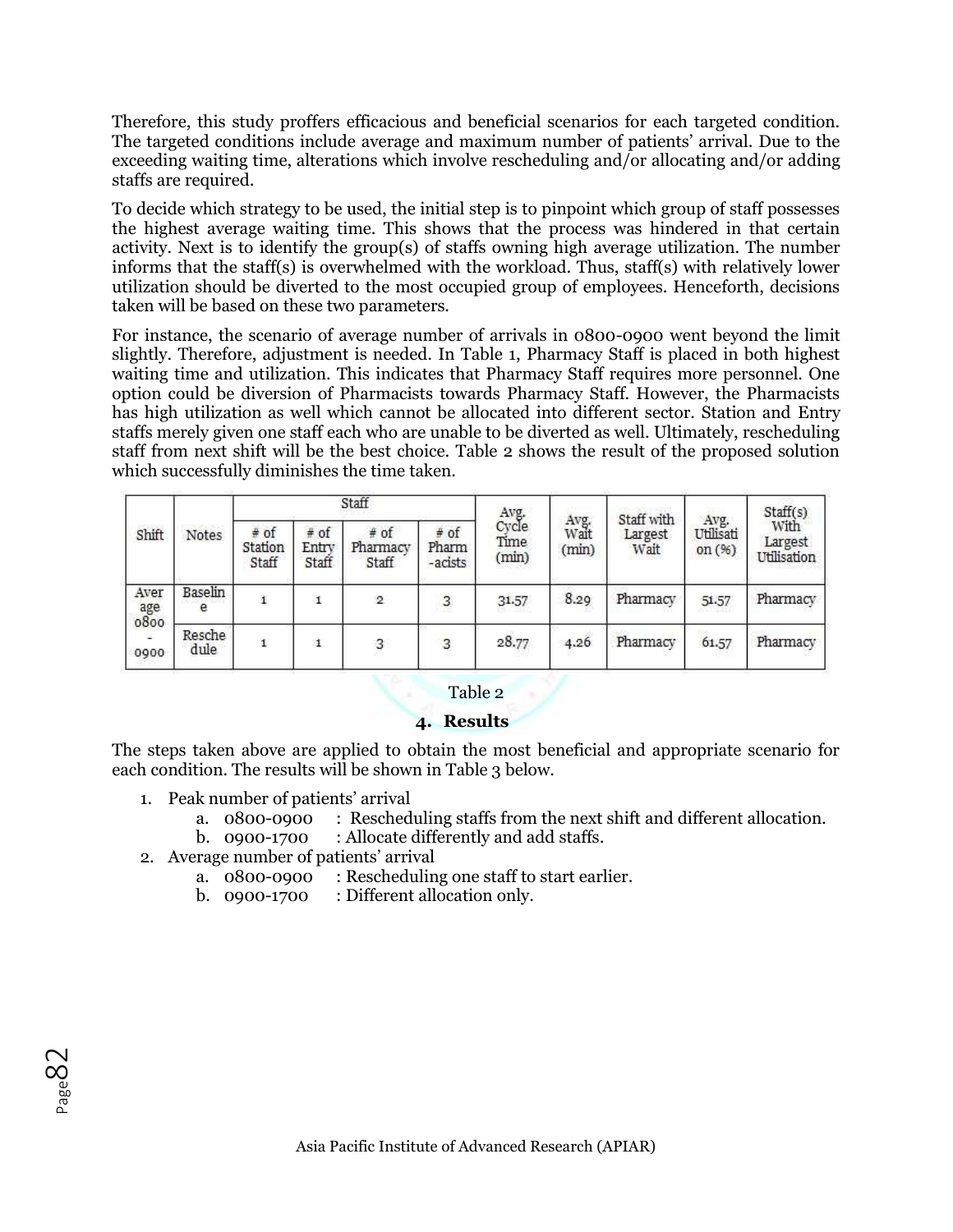| Shift                   | Notes           |                               |                     | Staff                       |                          | Avg. Cycle Avg. Wait<br>Time (min) | (min) | Staff with<br>Largest Wait | Avg.<br>Utilisation<br>(96) | Staff(s) With<br>Largest<br>Utilisation |
|-------------------------|-----------------|-------------------------------|---------------------|-----------------------------|--------------------------|------------------------------------|-------|----------------------------|-----------------------------|-----------------------------------------|
|                         |                 | $\neq$ of<br>Station<br>Staff | # of Entry<br>Staff | $#$ of<br>Pharmacy<br>Staff | $\neq$ of<br>Pharmacists |                                    |       |                            |                             |                                         |
|                         | <b>Baseline</b> | $\pm$                         | $\pm$ :             | $\mathbf{2}$                | 3                        | 36.85                              | 13.5  | Pharmacy                   | 63.75                       | Station                                 |
| Peak<br>$0800-$<br>0900 | Allocate        | $\mathbf{1}$                  | £.                  | 3                           | $\overline{2}$           | 36                                 | 12.38 | Pharmacy                   | 75.9                        | Station &<br>Entry                      |
|                         | Reschedule      | $\mathbf{2}$                  | $\mathbf{z}$        | 3                           | $\mathbf{z}$             | 33.67                              | 10.96 | Pharmacy                   | 68.29                       | Pharmacy<br>&Pharmacists                |
|                         | Reschedule      | 2                             | $\overline{2}$      | $5^{\circ}$                 | 4                        | 30.86                              | 7.57  | Pharmacy                   | 71.03                       | Pharmacy<br>&Pharmacists                |
|                         | Allocate        | $\overline{2}$                | $\mathbf{1}$        | 5                           | 5                        | 29.13                              | 7.18  | Pharmacy                   | 70.54                       | Entry                                   |
|                         | Baseline        | 2.                            | - 3                 | 4                           | $\epsilon$               | 33.83                              | 11.56 | Pharmacy                   | 62.97                       | Station &<br>Pharmacy                   |
| Peak<br>0900-<br>1700   | Allocate        | $\overline{2}$                | $\mathbf{z}$        | 5 <sup>1</sup>              | 6                        | 32.84                              | 10.31 | Pharmacy                   | 71.69                       | Entry &<br>Pharmacy                     |
|                         | Add Staff       | $\mathbf{2}$                  | $\mathbf{2}$        | 7.                          | $\overline{6}$           | 30.65                              | 8.31  | Pharmacy                   | 78                          | Entry,<br>Pharmacy,<br>Pharmacist       |
|                         | Add Staff       | $\overline{2}$                | 3                   | $\sigma$                    | $\overline{\sigma}$      | 29.94                              | 7.6   | Pharmacy                   | 74.68                       | Pharmacy                                |
| Average<br>$0800-$      | Baseline        | $\mathbf{1}$                  | $\pmb{\mathsf{1}}$  | $\overline{\mathbf{z}}$     | 3                        | 31.57                              | 8.29  | Pharmacy                   | 51.57                       | Pharmacy                                |
| 0900                    | Reschedule      | $\mathbf{t}$                  | $\mathbf{1}$        | 3                           | 3                        | 28.77                              | 4.26  | Pharmacy                   | 61.57                       | Pharmacy                                |
| Average<br>0900-        | Baseline        | $\overline{\mathbf{z}}$       | 3                   | $\overline{4}$              | 6                        | 31.53                              | 8.33  | Pharmacy                   | 52.43                       | Pharmacy                                |
| 1700                    | Allocate        | 2                             | 2.                  | 5 <sup>°</sup>              | 6                        | 28.42                              | 5.36  | Pharmacy                   | 61.49                       | Pharmacy                                |

Table 3

# **5. Sensitivity Analysis**

The most suitable and functional scenarios will then undergo sensitivity analysis. This is to ensure how durable can the scenarios be, given a surge in demand of patients. The sensitivity of each scenario is detailed below at Table 4.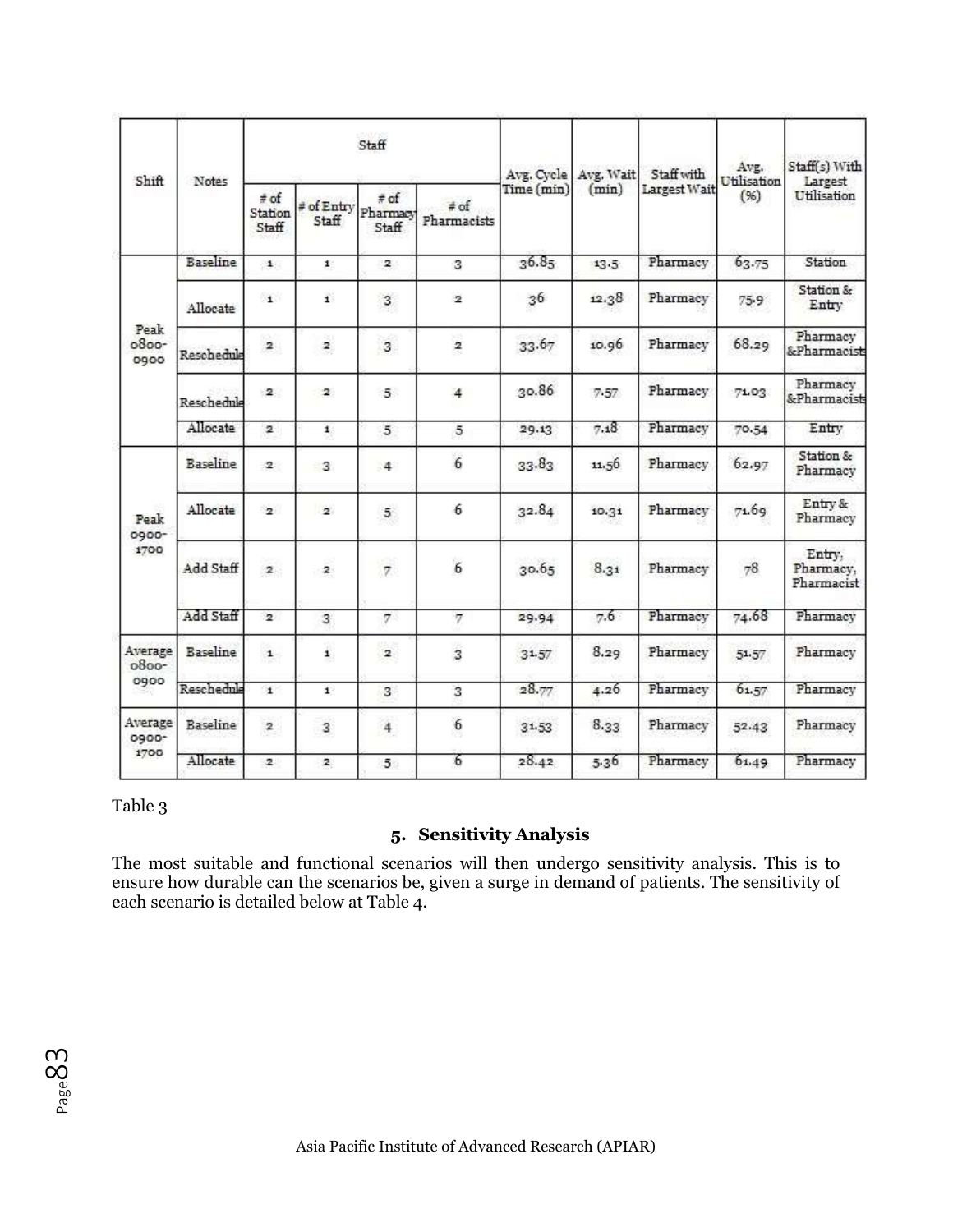| Shift          | # of Station<br>Staff | $#$ of Entry<br>Staff | $#$ of Pharmacy<br>Staff | # of Pharmacists | Change in<br>Patients'<br>Arrival | Avg. Cycle<br>(min) |
|----------------|-----------------------|-----------------------|--------------------------|------------------|-----------------------------------|---------------------|
| Peak 0800-0900 | 2                     | $\mathbf{1}$          |                          | 5                | Increases by<br>10%               | 30.63               |
|                |                       |                       | 5                        |                  | Increases by<br>8%                | 29.9                |
|                | $\frac{1}{2}$         | $\overline{3}$        | $\overline{7}$           | $\overline{7}$   | Increases by<br>10%               | 31.13               |
| Peak 0900-1700 |                       |                       |                          |                  | Increases by<br>8%                | 31.13               |
|                |                       |                       |                          |                  | Increases by<br>5%                | 29.9                |
| Average 0800-  | $\mathbf{1}$          | $\mathbf{1}$          |                          | $\overline{3}$   | Increases by<br>12%               | 30.27               |
| 0900           |                       |                       | 3                        |                  | Increases by<br>11%               | 29.77               |
| Average 0900-  |                       |                       |                          | $6\overline{6}$  | Increases by<br>50%               | 30.33               |
| 1700           | $\overline{2}$        | $\overline{2}$        | 5                        |                  | Increases by<br>48%               | 29.84               |

#### Table 4

The results specify that scenarios for peak arrivals has relatively low durability as they may only withstand eight and five percent increase in demand. Nevertheless, the maximum condition used as peak hour merely happen 1 day throughout the year. There were only 4 days which possess approximately same number of arrivals. Hence, the scenarios given are still effective for the rest of the year.

Whereas, scenarios for ordinary days have larger ability to withstand drastic increase of demand. The scenario of afternoon shift is able to withstand almost 50% of increase in patients' arrivals. Therefore, it can be concluded that number of staffs are sufficient to serve most the days.

#### **Conclusion**

All in all, it has been proven the timing issue in serving ready medicine is possible to be eradicated. This can be done by having adjustments within the process which are changing the allocation of staffs, rescheduling and adding more new personnel. By following the proposed scenarios, the hospital will be able to improve its service as the average time taken successfully meets the standard set by the Indonesian Ministry of Health. This will eventually result in satisfied patients which lead to higher economical benefits. Furthermore, the suggested scenarios are proven effective as they are capable in withstanding certain percentage of increase in demand. Therefore, the proposed solutions are deemed practical and beneficial for the hospital.